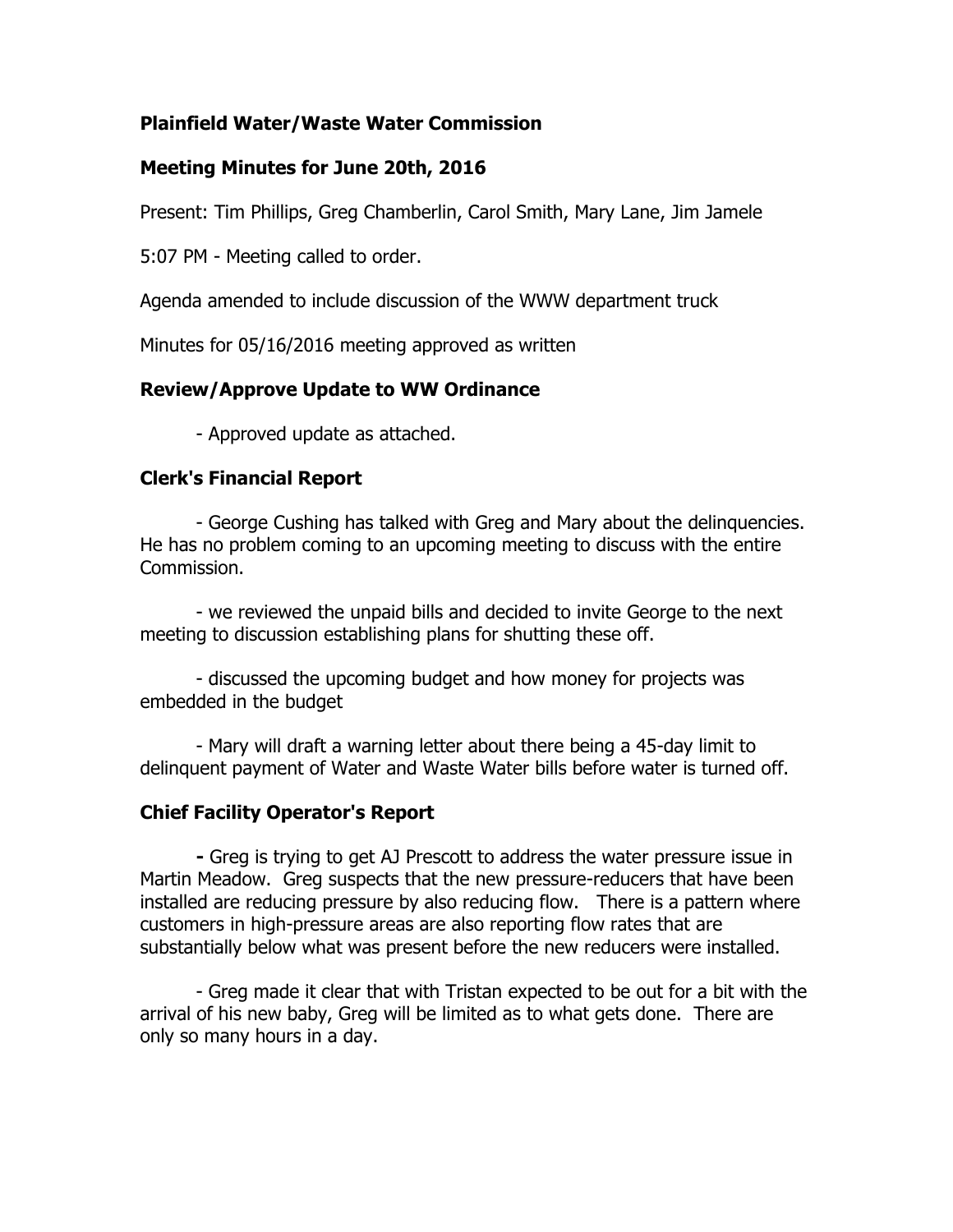- Greg attended a seminar on resource management that he thought was very useful. He would like to discuss this topic with the Commission. We agreed to make it an agenda item for the next Commission meeting.

### **Magnetic Truck Signs**

- Blevins was not getting back to Mary. Greg stopped by and found that the cost was \$100 to provide the signs for both sides of the truck. Since the Commission members were satisfied by the latest design, approval was given for Greg to order the signs for the truck at the \$100 price.

### **Other Business**

- A community member had complained that the WWW Department truck was seen at Soups & Greens a while back with Greg's wife in it. Greg was surprised because the circumstances didn't match his memory. He explained his understanding of the policy for usage of the truck, which was correct. Greg appreciates that the magnetic signs can be ordered so his personal truck is distinct from the town's vehicle.

The warrants were signed.

The date of the next meeting is July 18, 2016

The meeting adjourned at 6:45PM

Submitted by Tim Phillips